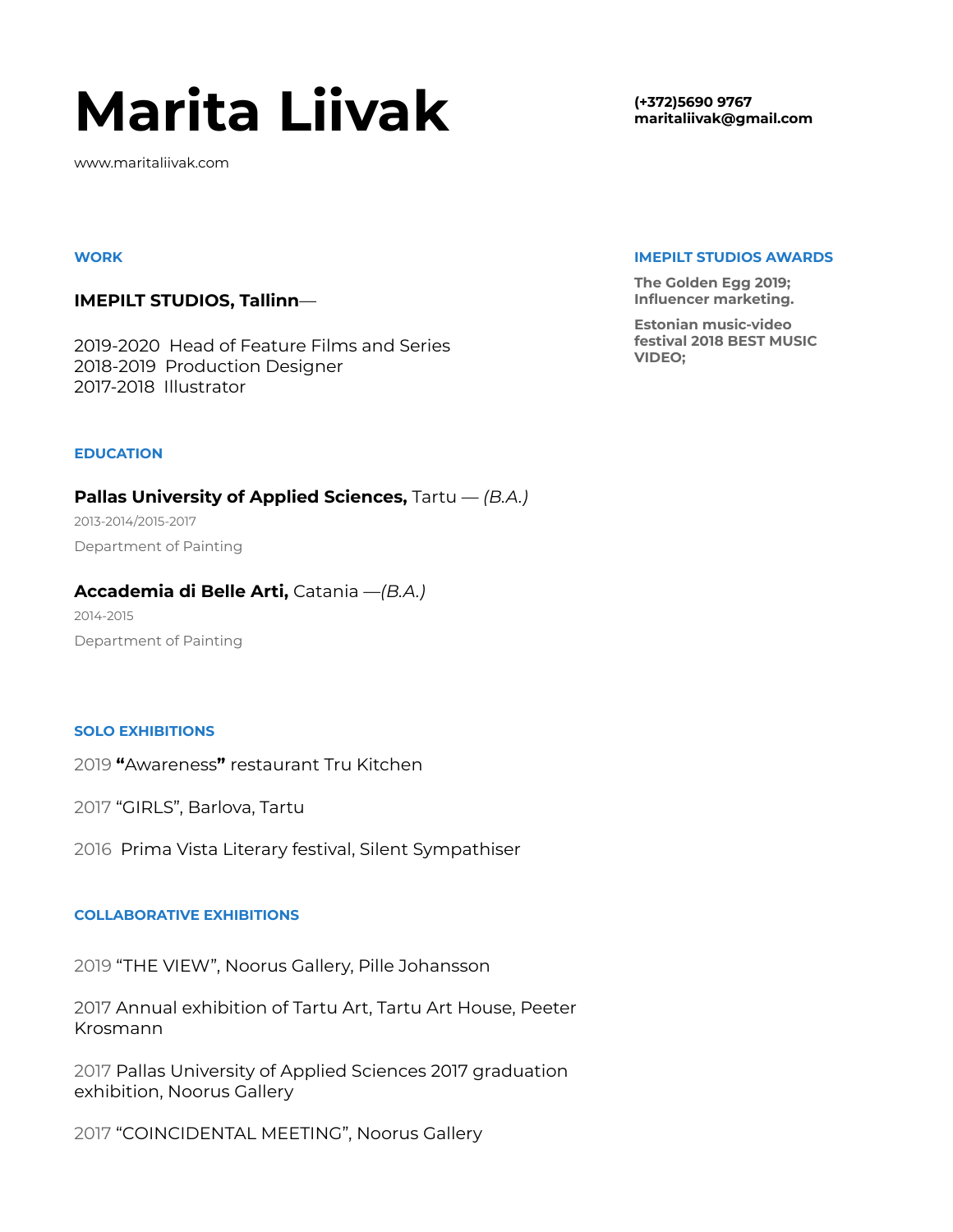2017 "ABSTRACT", Jakobi Gallery.

2016 Annual exhibition of Tartu Art, Tartu Art house, Jevgeni Zolotko

2016 Pallas University of Applied Sciences Spring exhibition, Jõhvi Art school

2016 Prima Vista Literary Festival, "Out of the books", with Kristel Sergo, Olevus art

## **AUCTIONS**

2020 Tartu Young Artists Auction, "**New red underwear**", Tartu

2020 Art & Tonic Auction, "**Taken by the heart"**, Tartu

2020 Art & Tonic and Tartu Art House collaborative auction, "**Sense**", Tartu

2020 Art & Tonic auction for Saaremaa ambulance, COVID-19 aid. "**Kick your feet up**", Tartu

2019 Tartu Young Artists Auction, "**Mine to enjoy**"

2019 Tartu Young Artists Auction, "**Granita & Brioche**", Tartu

2018 Tartu Young Artists Auction, "**Vibes**", Tartu

2017 Tartu Young Artists Auction, "**Summer eve on a Wednesday**", Tartu

2017 Tartu Young Artists Auction, "**The Urban Girl**", Tartu

## **PUBLISHED ILLUSTRATIONS**

2019 "**Eddie. Growing together**" <https://www.instagram.com/p/B2EIspwp9Oq/>

2018 "**Time Flies**" flight magazine comic, Njord [https://issuu.com/timeflies/docs/timeflies0418\\_issuu](https://issuu.com/timeflies/docs/timeflies0418_issuu) page 60-61

2017 "**Illustrators vol. 3**" Elina Kasesalu, Papercuts OÜ

2016 "**Tired elves**" Ole Rohkem, Üliõpilaskonna SA